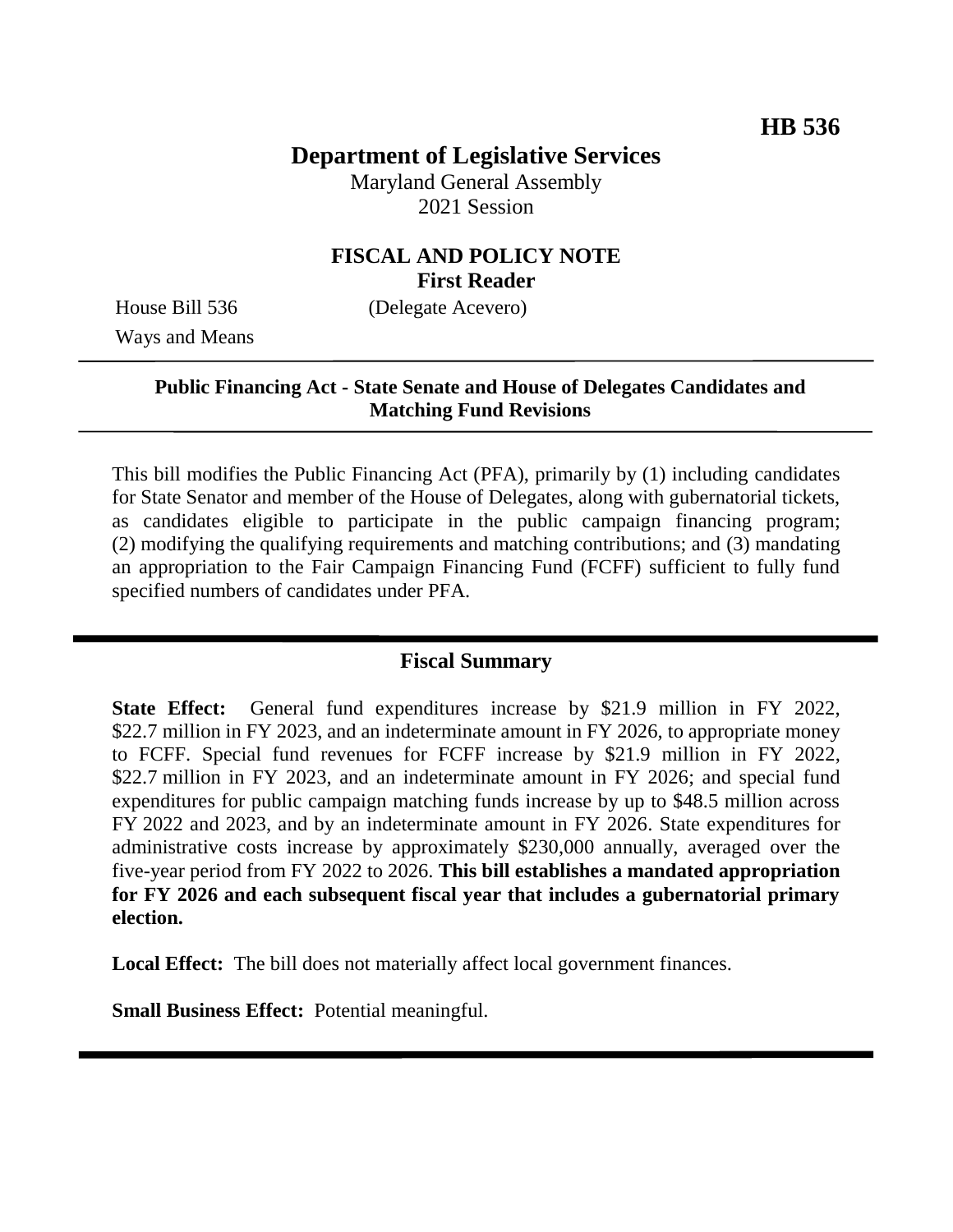# **Analysis**

#### **Bill Summary:**

### *Eligible Candidates*

The bill modifies PFA so that it applies to candidates for State Senator and candidates for member of the House of Delegates in addition to gubernatorial tickets. Under the modified PFA, "eligible candidate" is defined as a gubernatorial ticket, a candidate for State Senator, or a candidate for member of the House of Delegates that qualifies to receive a public contribution.

### *Notice of Intent to Participate*

Before receiving a "private contribution" under PFA, a gubernatorial ticket or candidate for State Senator or member of the House of Delegates must (1) by the deadline to file a certificate of candidacy, file with the State Board of Elections (SBE) a notice of intent to participate as a publicly financed candidate for both the primary and general elections and (2) establish a campaign finance entity for complying with the requirements of PFA.

The campaign finance entity may accept only:

- a "private contribution" (a monetary contribution or series of monetary contributions from an individual that does not exceed \$250 in the aggregate in an election cycle);
- an "eligible private contribution" (a private contribution from a registered voter that does not exceed \$250 in the aggregate in an election cycle that is accompanied by specified documentation of the donor attesting that the contribution is made with the personal funds of the donor);
- a public contribution; and
- contributions or loans from the eligible candidate or the spouse of the eligible candidate of not more than a combined total of \$10,000.

# *Qualifying for Public Financing*

To qualify as an eligible candidate (eligible to receive a public contribution):

- A gubernatorial ticket must collect, within the qualifying period, at least (1) 1,500 eligible private contributions and (2) an aggregate total of \$120,000.
- A candidate for State Senator must collect, within the qualifying period, at least (1) 250 eligible private contributions and (2) an aggregate total of \$15,000.

HB 536/ Page 2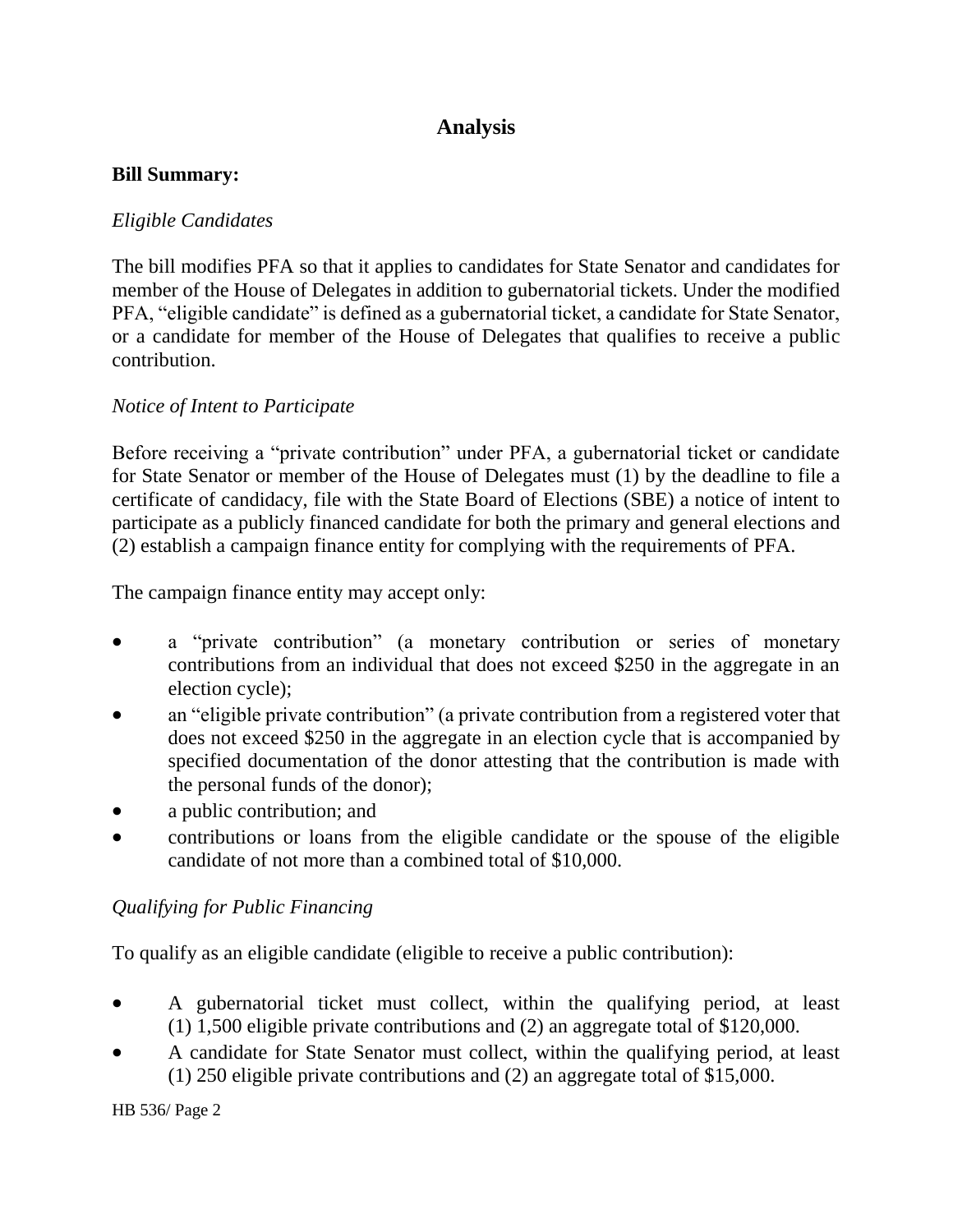A candidate for member of the House of Delegates must collect, within the qualifying period, at least 150 eligible private contributions and (2) an aggregate total of \$7,500.

The qualifying period is from the first day of the election cycle for a gubernatorial election until (1) the first Monday in May of the election year, for principal political party candidates and (2) the first Monday in August of the election year, for all other participating candidates.

The bill expands an existing exception – to the prohibition against fund-raising during a regular session of the General Assembly – that allows for acceptance of eligible private contributions and distributions from SBE under PFA during the General Assembly session, during the year of the election only. The bill expands the exception so that it applies to candidates for State Senator or member of the House of Delegates as well as gubernatorial tickets.

#### *Public Contribution Matching Amounts*

The public contribution matching amounts available to eligible candidates are shown in **Exhibit 1**. The total public contribution payable to an eligible candidate for either a primary or general election may not exceed (1) \$3.0 million for a gubernatorial ticket; (2) \$150,000 for a candidate for State Senator; and (3) \$90,000 for a candidate for member of the House of Delegates. An eligible candidate that is unopposed in a primary election receives one-third of the public contribution amount the eligible candidate would otherwise be entitled to receive. If a candidate withdraws from participation in the program after receiving a public contribution, the full amount of any public contribution received, with specified interest, must be repaid.

SBE must authorize distribution of money to eligible candidates in accordance with the matching amounts, and regulations adopted by SBE, on a continuing basis, upon certification that a candidate has met the qualifying requirements. Distributions may not begin earlier than January 1 of the year of the election.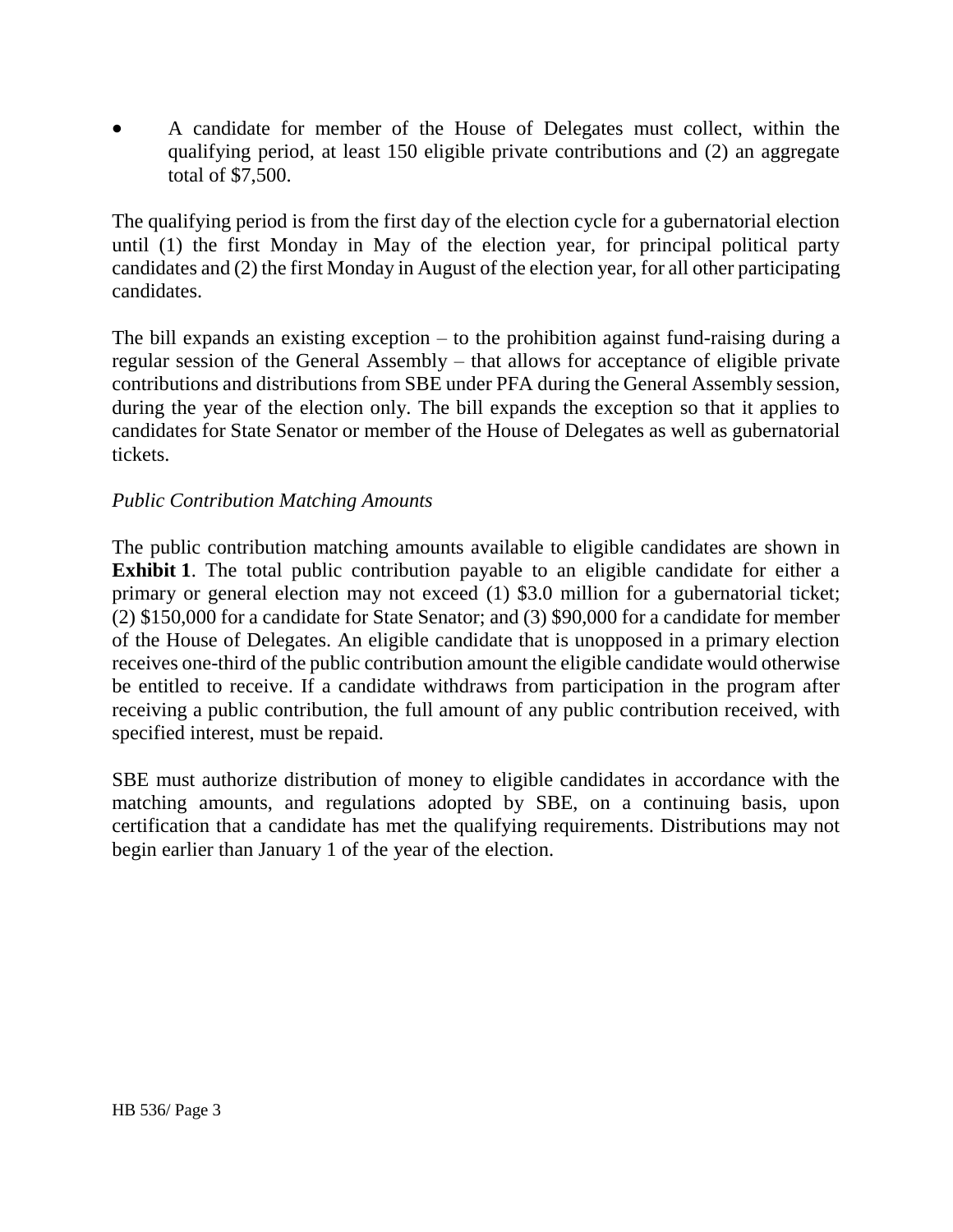|                             | <b>Portion of Eligible</b><br><b>Private Contribution</b><br>(Maximum of \$250) | <b>Public Contribution</b><br><b>Matching Amount</b><br>(Per Each Dollar of an<br><b>Eligible Private</b><br><b>Contribution</b> ) |
|-----------------------------|---------------------------------------------------------------------------------|------------------------------------------------------------------------------------------------------------------------------------|
| <b>Gubernatorial Ticket</b> |                                                                                 |                                                                                                                                    |
|                             | First \$50                                                                      | \$9                                                                                                                                |
|                             | Second \$50                                                                     | 5                                                                                                                                  |
|                             | Third \$50                                                                      | $\overline{2}$                                                                                                                     |
|                             | Remaining \$100                                                                 | $\overline{0}$                                                                                                                     |
| <b>State Senator</b>        |                                                                                 |                                                                                                                                    |
|                             | First \$50                                                                      | \$6                                                                                                                                |
|                             | <b>Next \$100</b>                                                               | $\overline{2}$                                                                                                                     |
|                             | Remaining \$100                                                                 | $\overline{0}$                                                                                                                     |
| Delegate                    |                                                                                 |                                                                                                                                    |
|                             | First \$50                                                                      | \$6                                                                                                                                |
|                             | <b>Next \$100</b>                                                               | $\overline{2}$                                                                                                                     |
|                             | Remaining \$100                                                                 | $\overline{0}$                                                                                                                     |
|                             |                                                                                 |                                                                                                                                    |

# **Exhibit 1 Public Contribution Matching Amounts**

*Funding of the Public Financing Act* 

Under existing law and under the bill, PFA is supported by FCFF. The bill requires SBE, by June 30 of the third year immediately preceding a year of a gubernatorial election, to determine whether the balance of the fund is sufficient to provide for a full contribution for:

- in a primary election (1) two gubernatorial tickets; (2) 47 candidates for State Senator; and (3) 141 candidates for member of the House of Delegates; and
- in a general election (1) one gubernatorial ticket; (2) 47 candidates for State Senator; and (3) 141 candidates for member of the House of Delegates.

If the balance of the fund is determined to be insufficient to provide those public contributions:

 by August 1 of the third year immediately preceding a year of a gubernatorial election, SBE must send a notice to the Department of Budget and

HB 536/ Page 4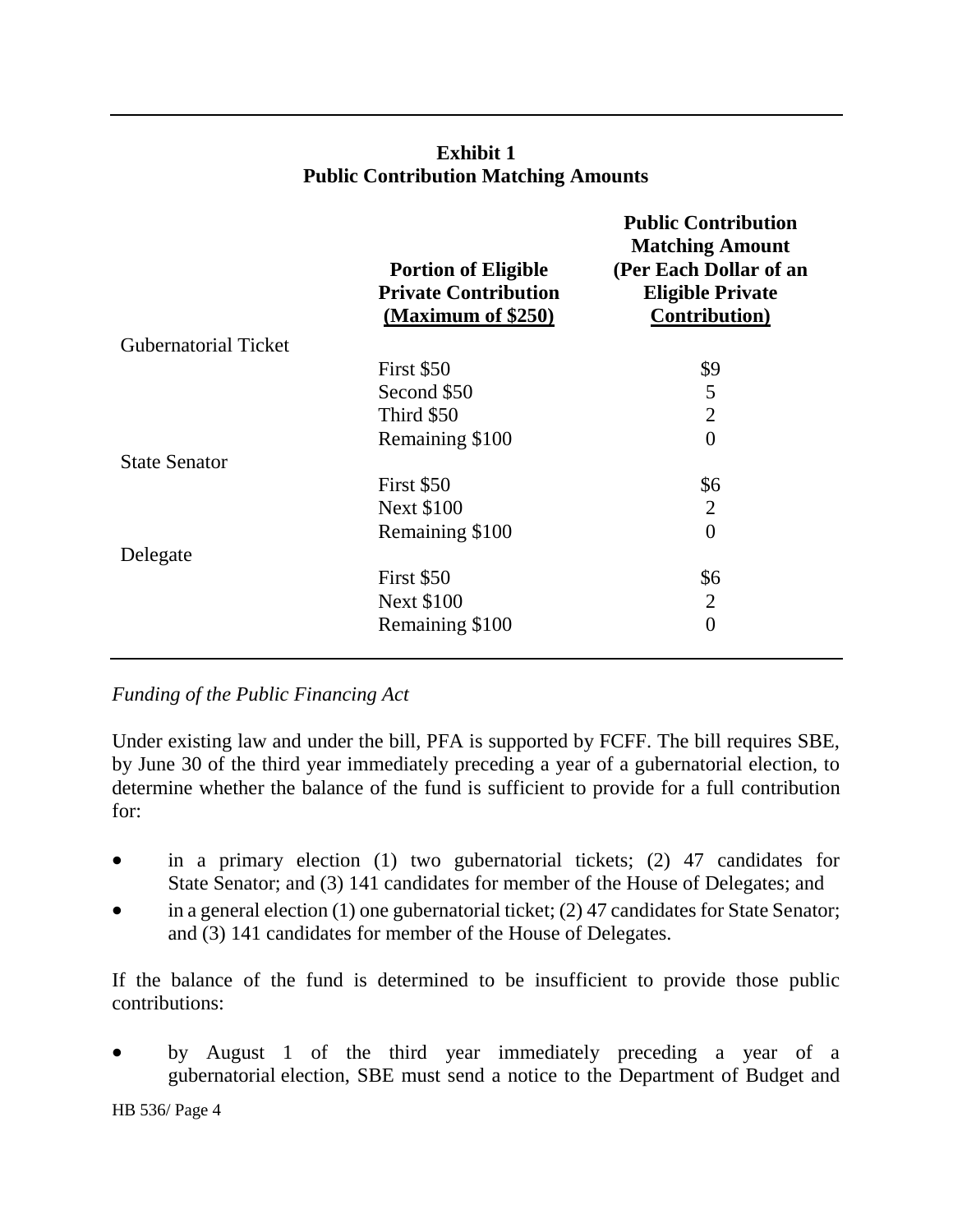Management (DBM) of the amount of money needed to provide the above-described public contributions; and

 the Governor must include in the annual budget bill for the appropriate fiscal year an appropriation in an amount equal to the amount submitted to DBM.

If general funds are appropriated to the fund, after the gubernatorial election SBE must authorize repayment to the general fund of the amount that exceeds the amount necessary to provide for a full contribution for eligible candidates described above.

### *Civil Penalty Authority*

Existing criminal penalties apply to violations of PFA, but the bill also authorizes SBE to impose civil penalties of up to \$1,000 per violation, for certain violations, if the person who commits the violation does so without knowing that the act is illegal. The bill specifies various procedures applicable to imposing a civil penalty, including a right to a trial in the District Court, that are similar to those under SBE's existing civil penalty authority for certain violations under State campaign finance law. The civil penalties are distributed to FCFF.

**Current Law:** PFA provides for a system of public financing of elections for candidates for Governor and Lieutenant Governor. The Act established FCFF, and the fund is administered by the Comptroller. An income tax checkoff on the individual income tax return form that allowed an individual to contribute up to \$500 to the fund on the individual's tax return was repealed under the Budget Reconciliation and Financing Act of 2010 (Chapter 484). Chapter 312 of 2015, however, reinstituted a tax checkoff on the individual income tax return form without a limit on the amount of contributions that may be made and it also established certain other sources of revenue for the fund, including various penalties, fines, and fees imposed under State election law.

To qualify for public funding under PFA, a gubernatorial ticket must raise "seed money" equal to 10% of the expenditure limit for eligible tickets in the election. The expenditure limit is calculated for each election using a formula based on the population of the State and inflation. The limit applies separately to each primary and general election. For 2018, the expenditure limit was \$2,798,370. Accordingly, the amount of seed money a qualifying ticket was required to raise in 2018 was \$279,837.

HB 536/ Page 5 Seed money must be raised in the form of "eligible private contributions," which are contributions of \$250 or less from individuals. Contributions from business entities or political committees do not qualify as eligible private contributions. Once a ticket has qualified by raising seed money, public funds are disbursed for the primary election on a matching basis. For a ticket with opposition, the ticket receives \$1 in public funds for each \$1 in eligible private contributions it raises. For a ticket without opposition, the ticket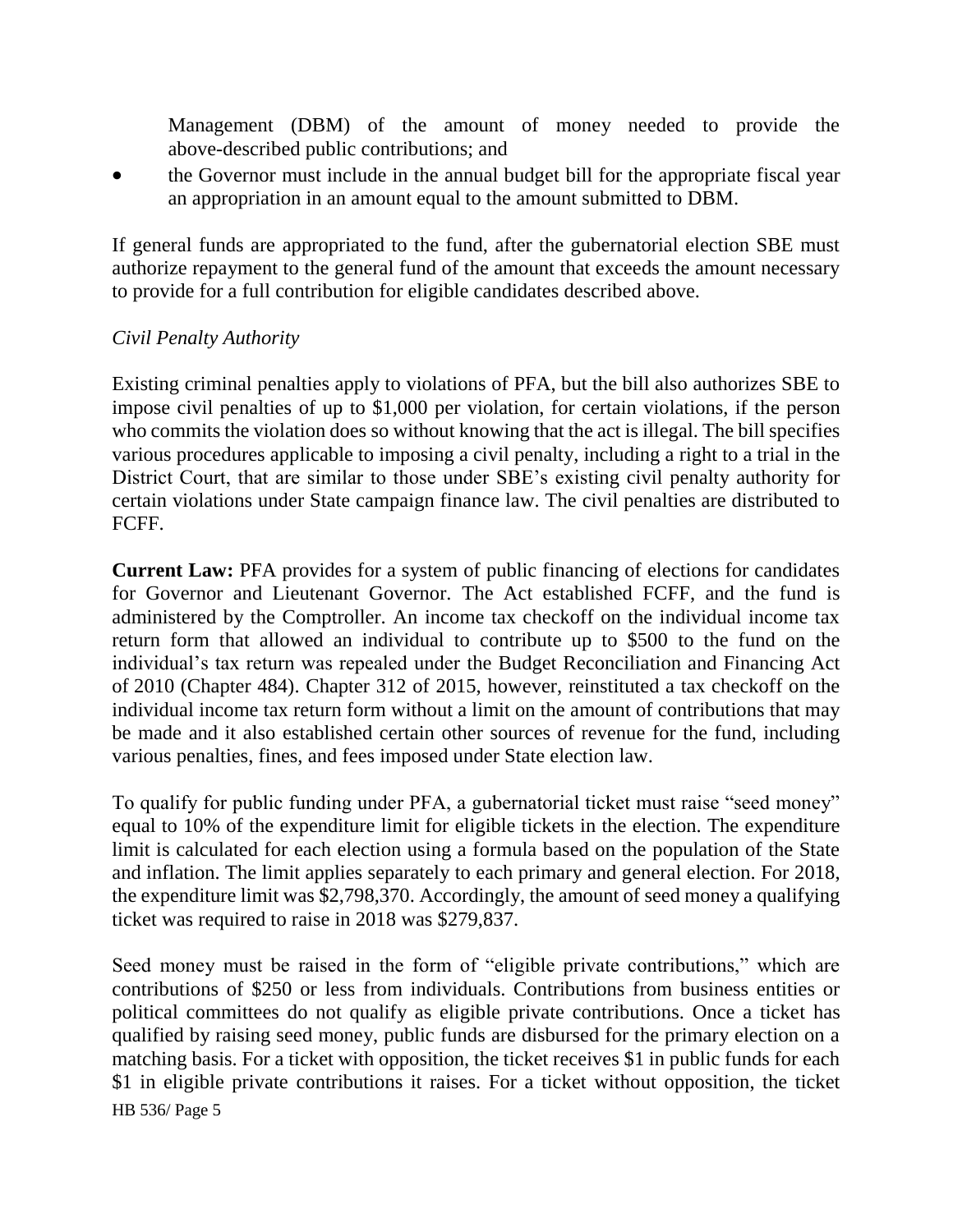receives \$1 in public funds for each \$3 in eligible private contributions it raises. A participating ticket may accept contributions of more than \$250 or contributions from business entities or political committees, but these funds are not seed money, may not be matched with public funds, and count toward the ticket's expenditure limit for the election.

If a participating ticket wins the primary election, it is entitled to receive public funds for the general election equal to the expenditure limit for the election. There is no requirement to raise eligible private contributions to receive public funds for the general election. Any private contributions a participating ticket raises in the general election will count toward its expenditure limit for the election and correspondingly reduce the amount of public funds the ticket may spend. Expenditures by the State or local central committee of a political party that are coordinated with a participating ticket do not count toward the expenditure limit.

### **State Fiscal Effect:**

#### *Funding Assumption*

While full funding of the program for the 2022 elections is not mandated, full funding, split between fiscal 2022 and 2023, is assumed for the purposes of this fiscal and policy note, due to the bill's effective date. To the extent general funds are not appropriated to FCFF for the 2022 elections, and the program is limited to existing FCFF funds for the 2022 elections, administrative and enforcement costs shown below are likely significantly reduced for the 2022 elections, but are incurred for the 2026 elections, when full funding is mandated.

### *Appropriations to Fair Campaign Financing Fund*

The current balance in FCFF is \$3.8 million. General fund expenditures increase by \$21.9 million in fiscal 2022 (supplementing the existing \$3.8 million in FCFF) and by \$22.7 million in fiscal 2023, in order to provide a sufficient amount in FCFF to provide a full contribution to (1) two gubernatorial tickets, 47 candidates for State Senator, and 141 candidates for member of the House of Delegates, in the 2022 primary election and (2) one gubernatorial ticket, 47 candidates for State Senator, and 141 candidates for member of the House of Delegates, in the 2022 general election.

General fund expenditures increase in fiscal 2026 by an indeterminate amount, pursuant to the bill's mandated appropriation, to supplement funding in FCFF that is unused after the 2022 elections (and funding generated from FCFF's other revenue sources between the 2022 and 2026 elections) to fully fund the program for the 2026 elections.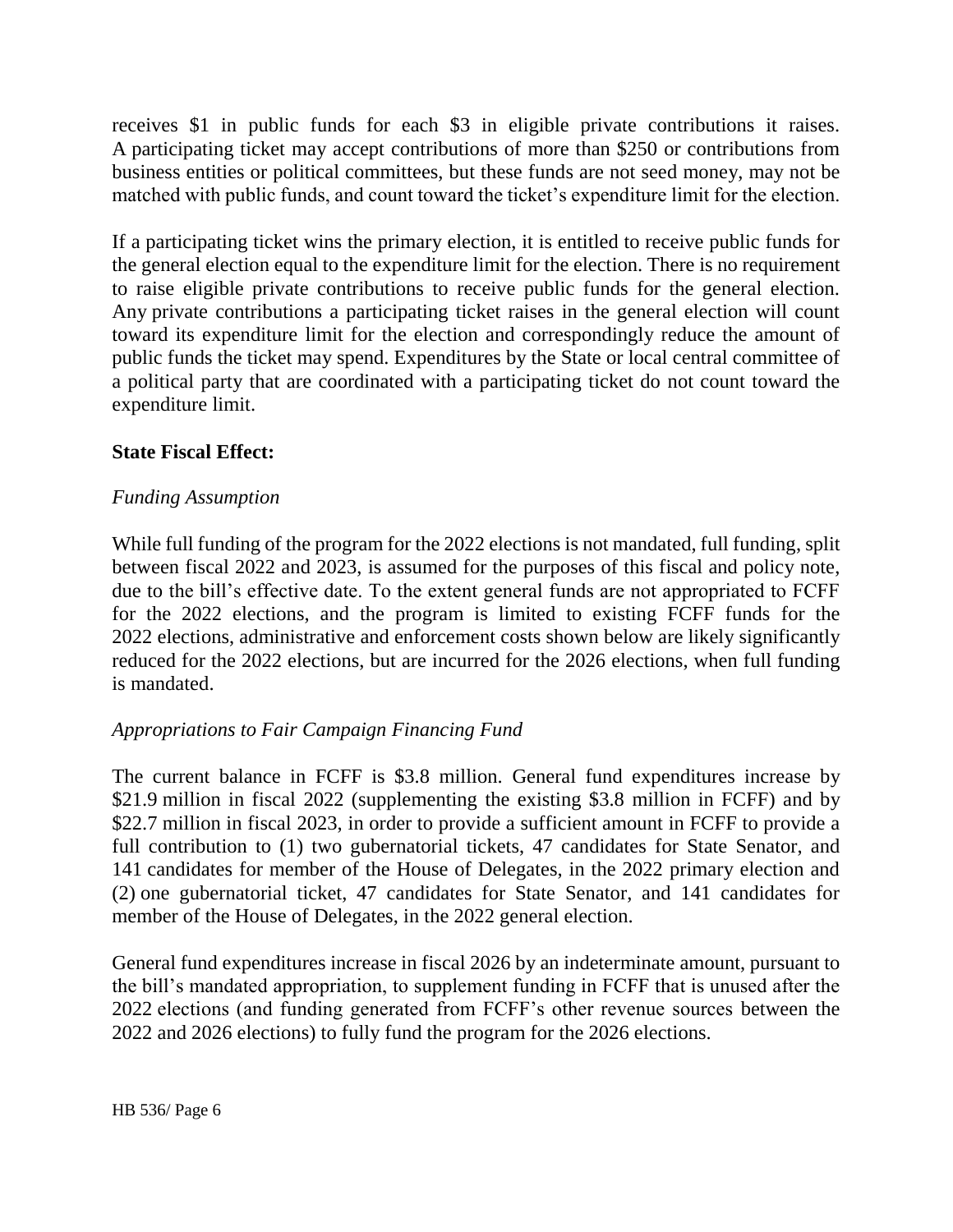It is assumed, for the purposes of this fiscal and policy note, that enough money is disbursed to candidates during the 2022 elections so that, following the elections, there is not any amount in excess of the amount needed for the above-described full contributions (for the 2026 elections) that would need to be repaid to the general fund under the bill's general fund repayment provision.

## *Fair Campaign Financing Fund Revenues and Expenditures*

FCFF revenues increase by \$21.9 million in fiscal 2022, \$22.7 million in fiscal 2023, and an indeterminate amount in fiscal 2026, reflecting the receipt of the general fund appropriations. FCFF expenditures increase over the course of fiscal 2022 and 2023, and in fiscal 2026, by an indeterminate amount, to make disbursements of public contributions to participating candidates for the 2022 primary and general elections and the 2026 primary election. FCFF revenues may also increase due to the collection of civil or criminal penalties.

## *State Board of Elections Administrative Costs*

General/special fund expenditures increase by \$129,376 in fiscal 2022, \$170,956 in fiscal 2023, \$88,340 in fiscal 2024, and \$94,358 in fiscal 2026. SBE is authorized to use up to the lesser of 3% of the FCFF balance or \$100,000 for administrative costs under PFA. SBE currently does not use special funds from FCFF for the administration of PFA. It is therefore assumed, for the purposes of this fiscal and policy note, that SBE's expenditures resulting from this bill, up to \$100,000 each fiscal year, are covered by special funds from FCFF and the remainder is covered by general funds.

The estimate reflects the cost of:

- Computer programming (\$15,000 in fiscal 2022) SBE's campaign finance reporting system will need to be modified to allow for reporting under PFA to be expanded to candidates for State Senator and member of the House of Delegates.
- Four contractual auditors (\$114,376 in fiscal 2022, \$170,956 in fiscal 2023, \$88,340 in fiscal 2024, and \$94,358 in fiscal 2026) – SBE will need to hire four contractual auditors during the year of gubernatorial elections and the following year, to handle auditing of the expanded number of campaigns participating under PFA and to pursue civil penalties if needed. Depending on the number of participating candidates in the 2022 elections, the number of contractual auditors may be able to be reduced for future election cycles or the contractual auditors may need to be converted to full-time positions, based on the level of candidate participation during the 2022 elections.